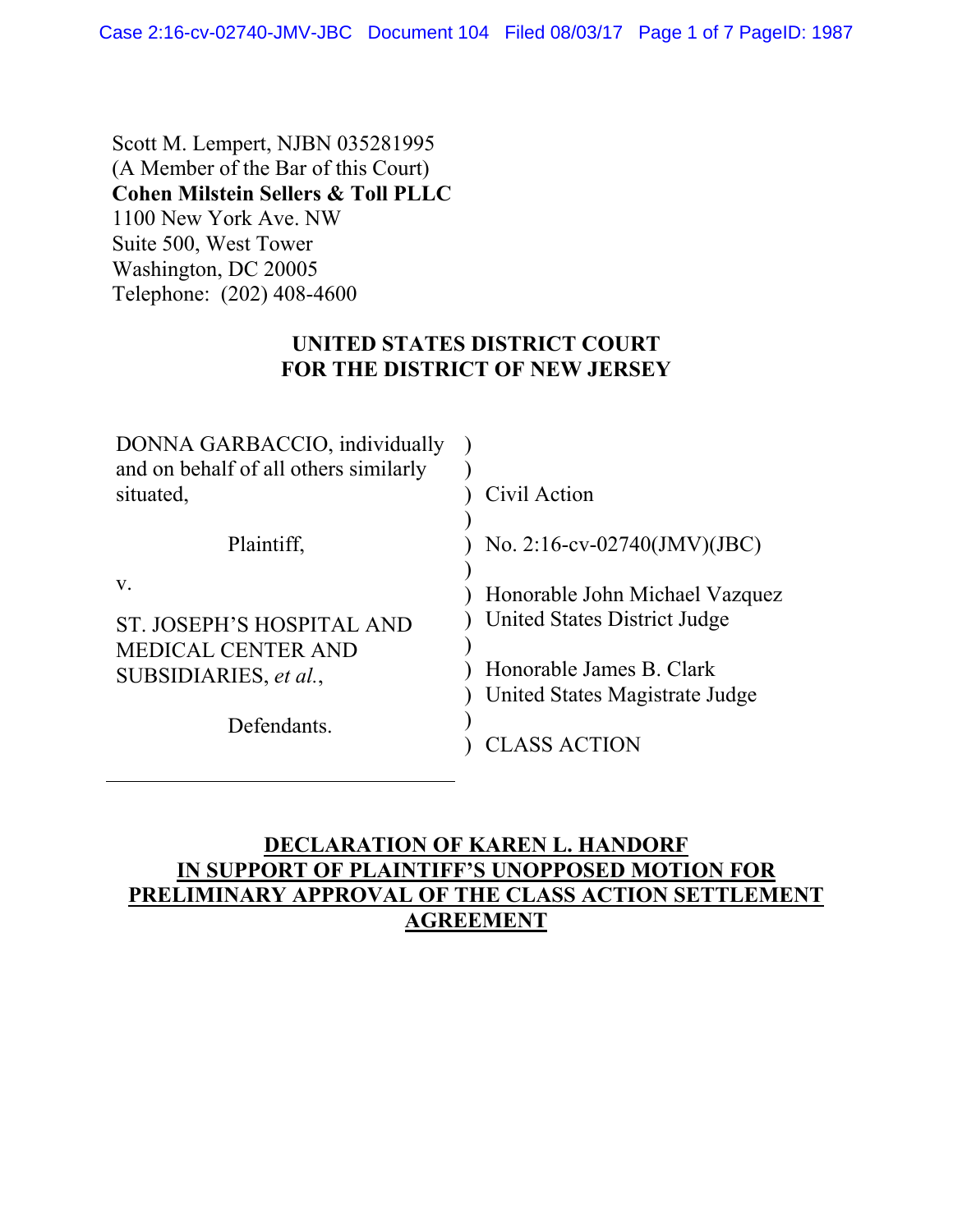I, Karen L. Handorf, declare under penalty of perjury as follows:

1. I am an attorney licensed to practice in Wisconsin and the District of Columbia.

2. I am a partner in the law firm of Cohen Milstein Sellers & Toll PLLC ("Cohen Milstein"), located at 1100 New York Ave, N.W., East Tower, Suite 500, Washington, D.C. 20005, attorneys of record for Plaintiff and the proposed Settlement Class in this consolidated case. I have personal knowledge of the facts set forth below and, if called as witness, I could and would testify competently thereto.

3. Attached hereto as Exhibit 1 is a true and correct copy of the Class Action Settlement Agreement for the case.

4. Attached hereto as Exhibit 2 is a [Proposed] Order Preliminarily Approving the Settlement, Certifying the Class, Approving Notice to the Class, and Scheduling Final Approval Hearing ("Preliminary Approval Order").

5. Attached hereto as Exhibit 3 is the draft Notice of Proposed Settlement of ERISA Class Action Litigation, Settlement Fairness Hearing, and Motion for Attorneys' Fees and Reimbursement of Expenses ("Class Notice").

6. Attached hereto as Exhibit 4 is the draft [Proposed] Order and Final Judgment.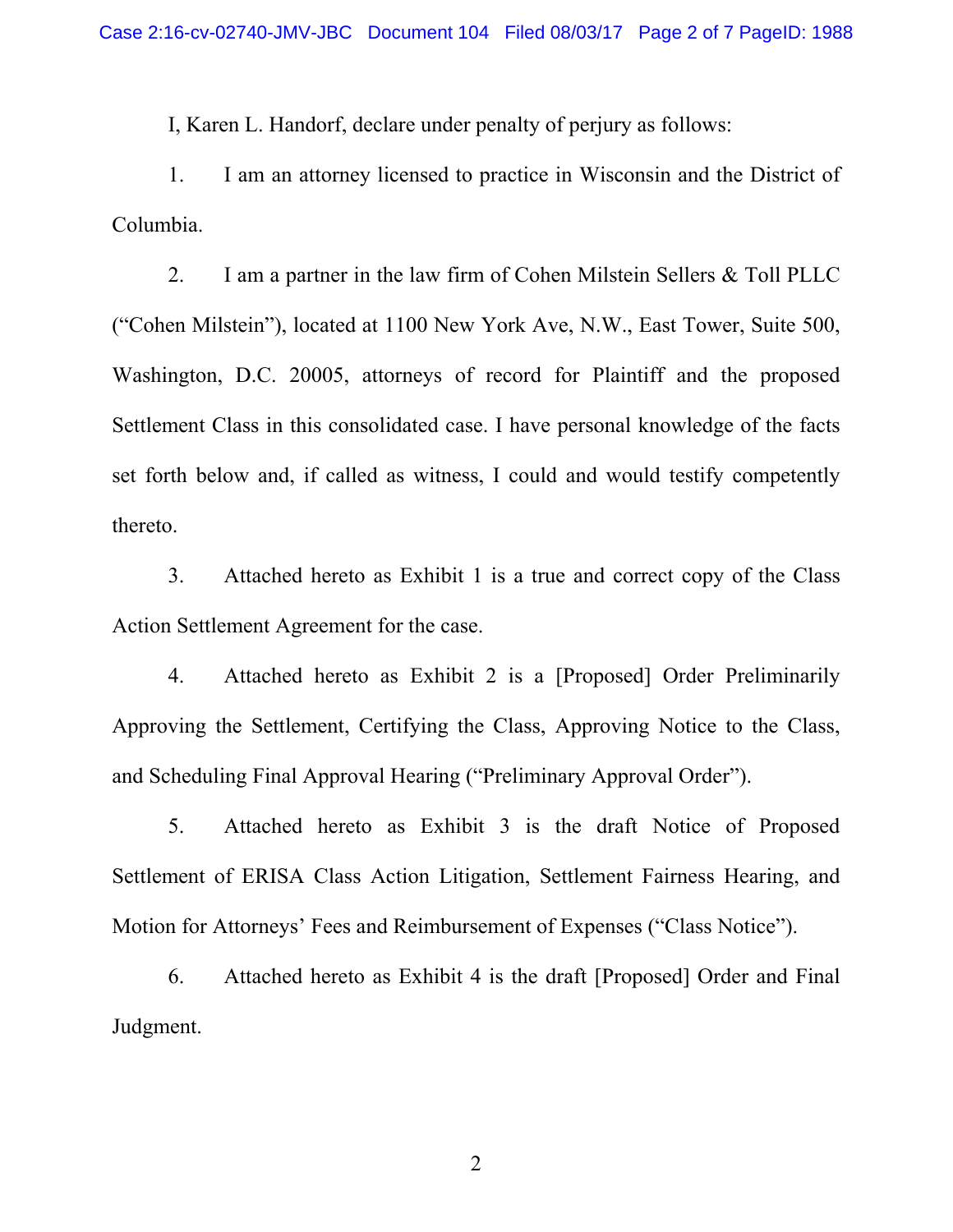7. Attached hereto as Exhibit 5 is a true and correct copy of Cohen Milstein's firm resume.

8. Attached hereto as Exhibit 6 is a true and correct copy of the firm resume provided by Keller Rohrback, L.L.P.

9. In the spring of 2017, the Parties engaged Robert A. Meyer, Esq., a highly experienced mediator affiliated with JAMS, Inc. to assist with negotiating a potential settlement of this litigation. Mr. Meyer has previously served as mediator for several other cases involving the church plan exemption litigated by Interim Class Counsel.

10. In advance of the mediation, both sides spoke with Mr. Meyer regarding their respective positions. Plaintiff supplied a draft term sheet to Defendants setting out the central terms that she wanted to be covered in a potential settlement. Defendants produced to Plaintiff actuarial data regarding the Plan's funded status and Plan participants.

11. The Parties met in person with Mr. Meyer on May 24, 2017, at Mr. Meyer's office in Los Angeles.

12. During the mediation session, both sides exchanged proposals and counter-proposals concerning potential settlement terms.

13. At the end of the May 24, 2017 in-person mediation session, the Parties reached an agreement to settle and on that day executed a preliminary "term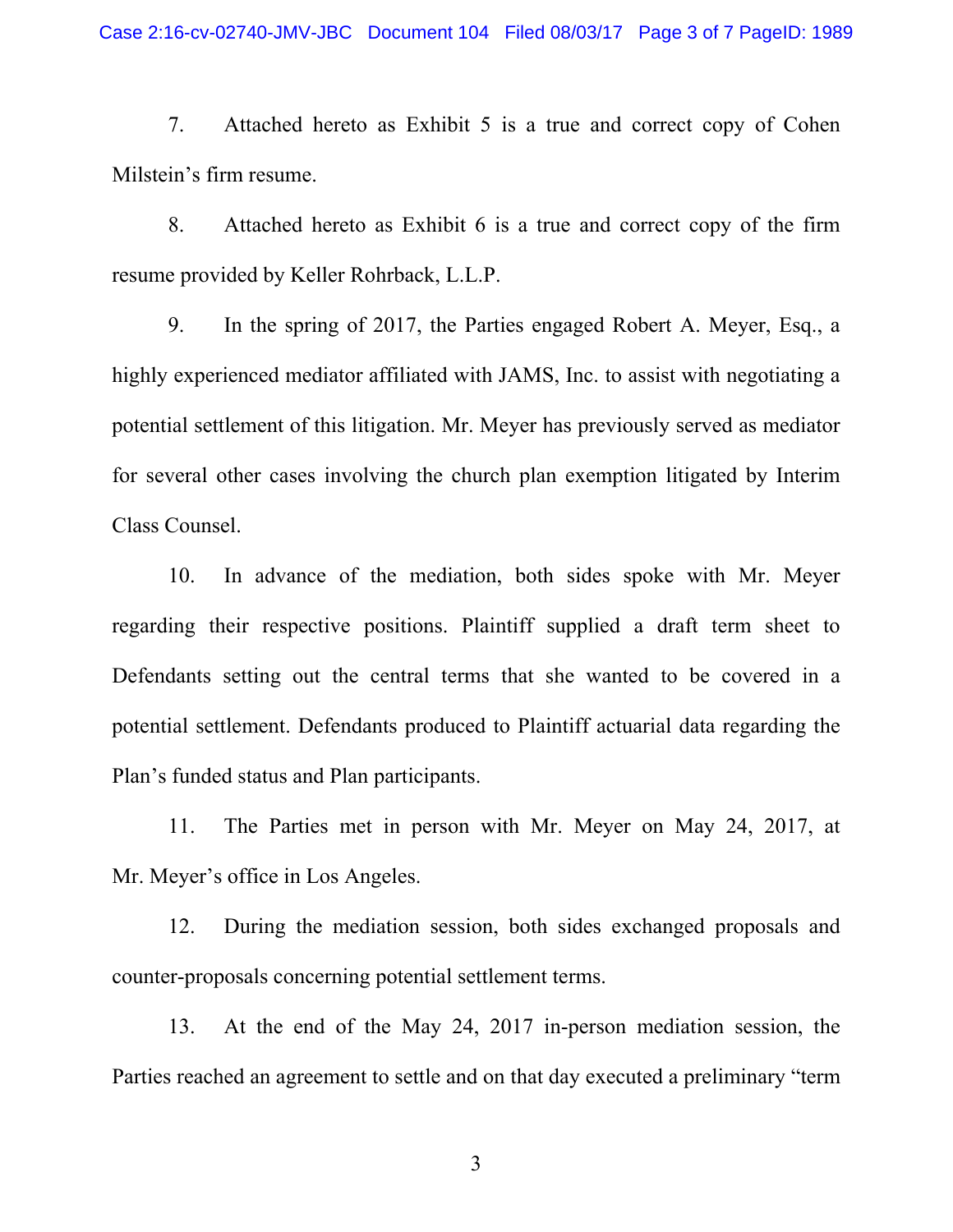sheet" stating the key terms of the agreement, with the mutual intention to further supplement that initial term sheet.

14. Following the in-person mediation session, the Parties continued to negotiate regarding several additional terms of the Settlement.

15. On July, 5, 2016, the Parties amended one paragraph of the term sheet; this amendment dealt only with the deadlines to execute the Settlement Agreement and to file the instant Motion.

16. The Parties continued to negotiate key parts of the Settlement Agreement after the term sheet was signed, with both sets of counsel zealously advocating for their clients.

17. During the mediation process, the mediator was in contact with the Parties both orally and in writing, and oversaw the exchange of multiple settlement proposals between the Parties.

18. The Parties' negotiations were informed by numerous documents produced during informal discovery and mediation, a review of publicly-available sources, and extensive legal research into the claims and potential defenses.

19. The Parties drafted a detailed, comprehensive Settlement Agreement based on the term sheet, executed by both sides on July 20, 2017.

20. Negotiations in mediation with Mr. Meyers were adversarial and thorough, and occurred between experienced attorneys well-versed in class action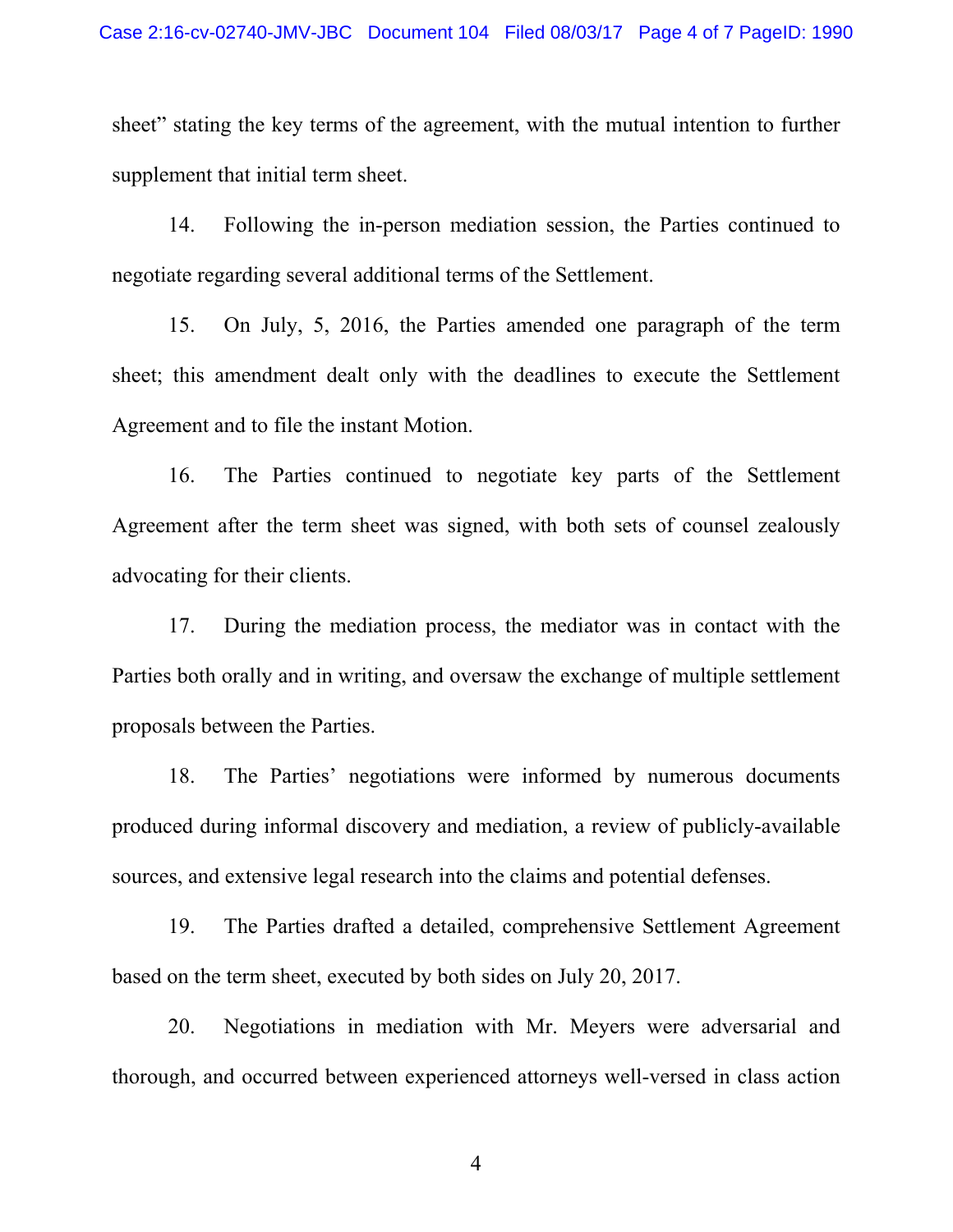litigation, litigation concerning the ERISA "church plan" exemption in particular, and the unique legal and factual issues of this case.

21. Based on Interim Class Counsel's investigation, I estimate that the \$42.5 million Class Settlement Amount will reduce the underfunding of the St. Joseph's Healthcare System Pension Plan ("Plan") by approximately 50%. This contribution improves the security of the Plan participants' accrued pension benefits.

22. After the Term Sheet was executed on May 24, 2017, Defendants advised Interim Class Counsel that St. Joseph's on June 1, 2017 made a \$45 million contribution to the Plan, in satisfaction of the agreed \$42.5 million Class Settlement Amount.

23. Prior to filing the Complaint, Plaintiff and Interim Class Counsel engaged in extensive factual and legal research pertaining to their claims, which ultimately resulted in a 60-page Complaint.

24. During the negotiation process, Interim Class Counsel was informed by the informal discovery and research that was undertaken in this matter, including Defendants' production of documents and actuarial data concerning the Plan and its administration.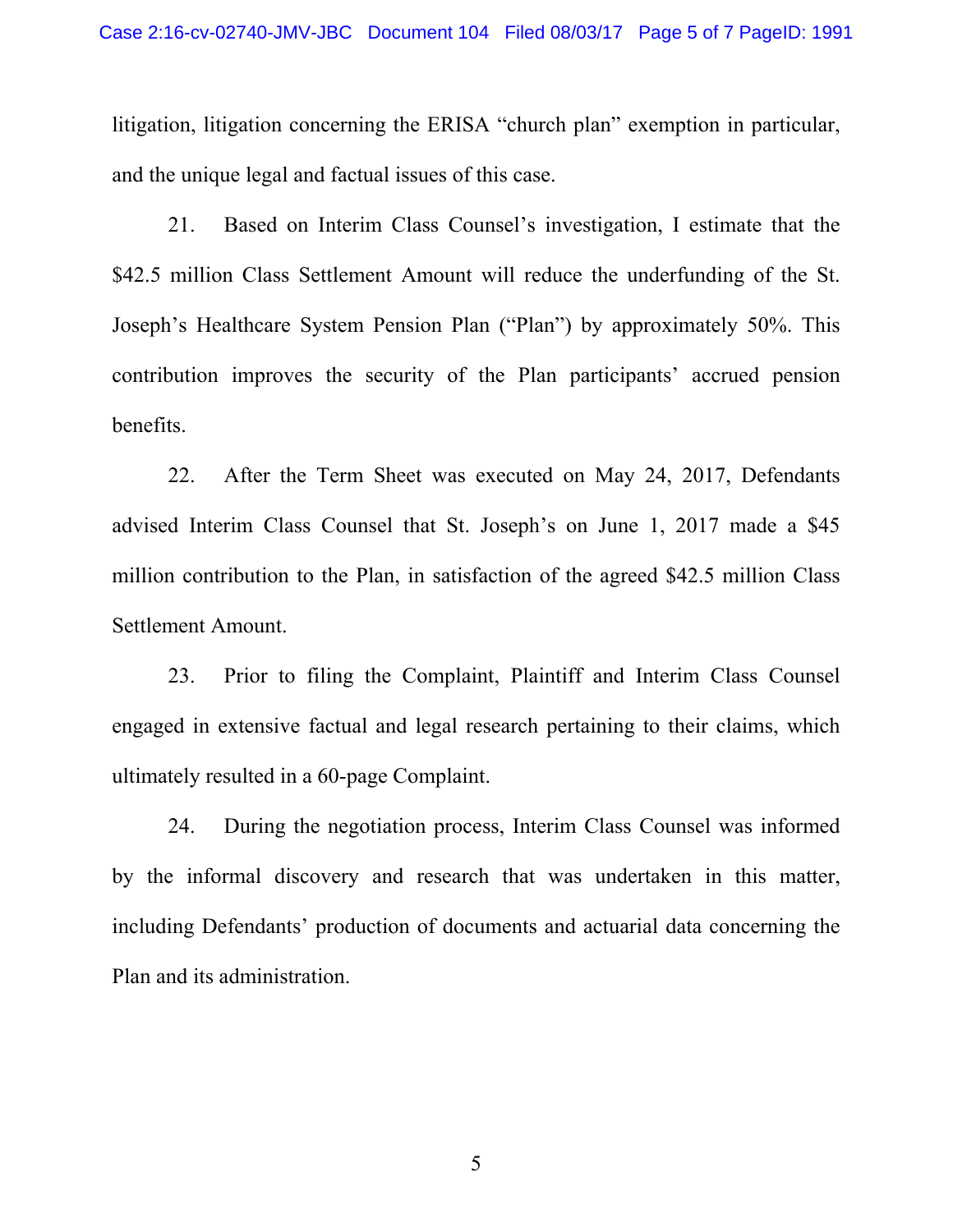25. Plaintiff and Interim Class Counsel consulted with an actuarial expert to assist with the evaluation of the actuarial and Plan data provided by Defendants in connection with the mediation process.

26. At this time, Interim Class Counsel is not aware of any objections to the proposed Settlement. Should any objections arise, Interim Class Counsel will address them at the final approval stage.

27. Interim Class Counsel has extensive experience in handling ERISA class action cases and Church Plan cases in particular.

28. Interim Class Counsel served as co-counsel in all three of the appellate court cases that went before the Supreme Court, and represented those plaintiffs before the Supreme Court.

29. Interim Class Counsel serve, or have served, as co-counsel in roughly twenty cases pending across the country involving claims by other hospital systems that their plans qualify as Church Plans.

30. Based on my experience and knowledge of this area of law, Interim Class Counsel's experience litigating and settling cases in this area of ERISA litigation is unparalleled.

31. As Interim Class Counsel, we possess a comprehensive understanding of both the strengths and the weaknesses of Plaintiff's claims. I, along with my co-